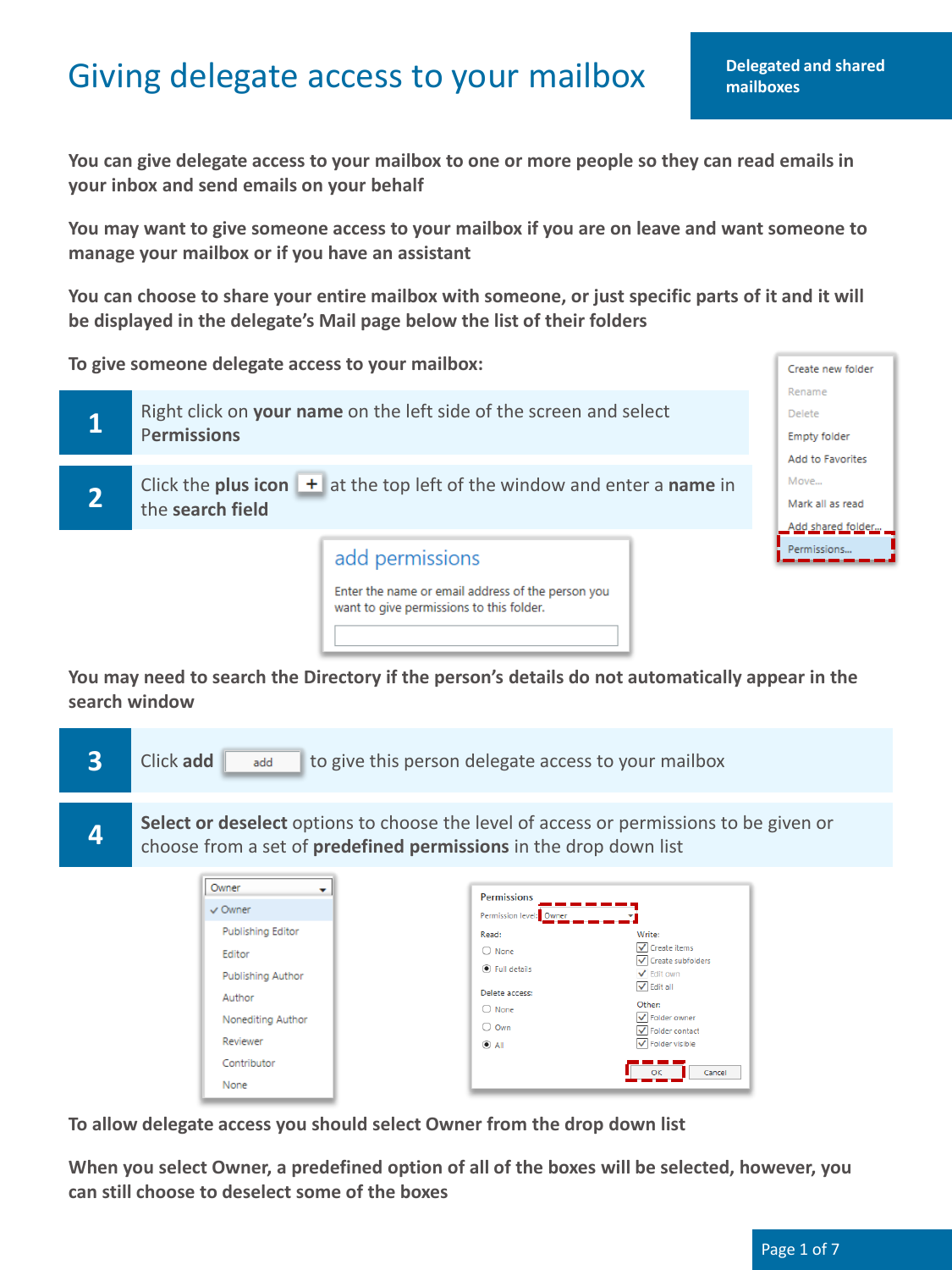## Giving delegate access to your mailbox **Pelegated and shared**

Select **Owner** if you want someone to have full access to your mailbox, including the ability to read, delete and write emails and create subfolders

Select **Publishing Editor** if you want someone to have the same level of access as with Owner, but without being a folder owner

Select **Editor** if you would like the person to be able to read, write and delete emails, but if you would like them to be unable to create subfolders within your mailbox

| <b>Permissions</b>             |                                     |  |  |  |
|--------------------------------|-------------------------------------|--|--|--|
| Permission level:<br>Editor    |                                     |  |  |  |
| Read:                          | Write:                              |  |  |  |
| None                           | √ Create items<br>Create subfolders |  |  |  |
| <b>Full details</b><br>$\odot$ | ✔ Edit own                          |  |  |  |
| Delete access:                 | $\sqrt{}$ Edit all                  |  |  |  |
| None                           | Other:                              |  |  |  |
| Own                            | Folder owner<br>Folder contact      |  |  |  |
| (O) All                        | Folder visible                      |  |  |  |
|                                | OK<br>Cancel                        |  |  |  |

Select **Publishing Author** if you would like them to be able to read and write emails, but only delete those emails that they own. In this instance, the person will be able to create subfolders but will not be a folder owner and the folders will just be visible

Select **Author** if you would like the person to have the same access level as a Publishing Author, but without the ability to create subfolders

| <b>Permissions</b>                              |                                                                              |
|-------------------------------------------------|------------------------------------------------------------------------------|
| Permission level:<br>Author                     |                                                                              |
| Read:<br>None<br><b>Full details</b><br>$\odot$ | Write:<br>Create items<br>Create subfolders<br>$\sqrt{\phantom{a}}$ Edit own |
| Delete access:<br>None<br>◉ Own<br>All          | Edit all<br>Other:<br>Folder owner<br>Folder contact<br>Folder visible       |
|                                                 | Cancel<br>OK                                                                 |

If you select **Nonediting Author**, the person will have the same level of access as with Author, but they will not be able to edit items in the mailbox, they can only create new emails

Select **Reviewer** if you would like to allow the person to only read emails in your mailbox, without the ability to edit anything

Select **Contributor** if you would like someone to be able to write emails from your mailbox, but without being able to view any items in the mailbox

Selecting **None** will not allow the person to view or change any information in your mailbox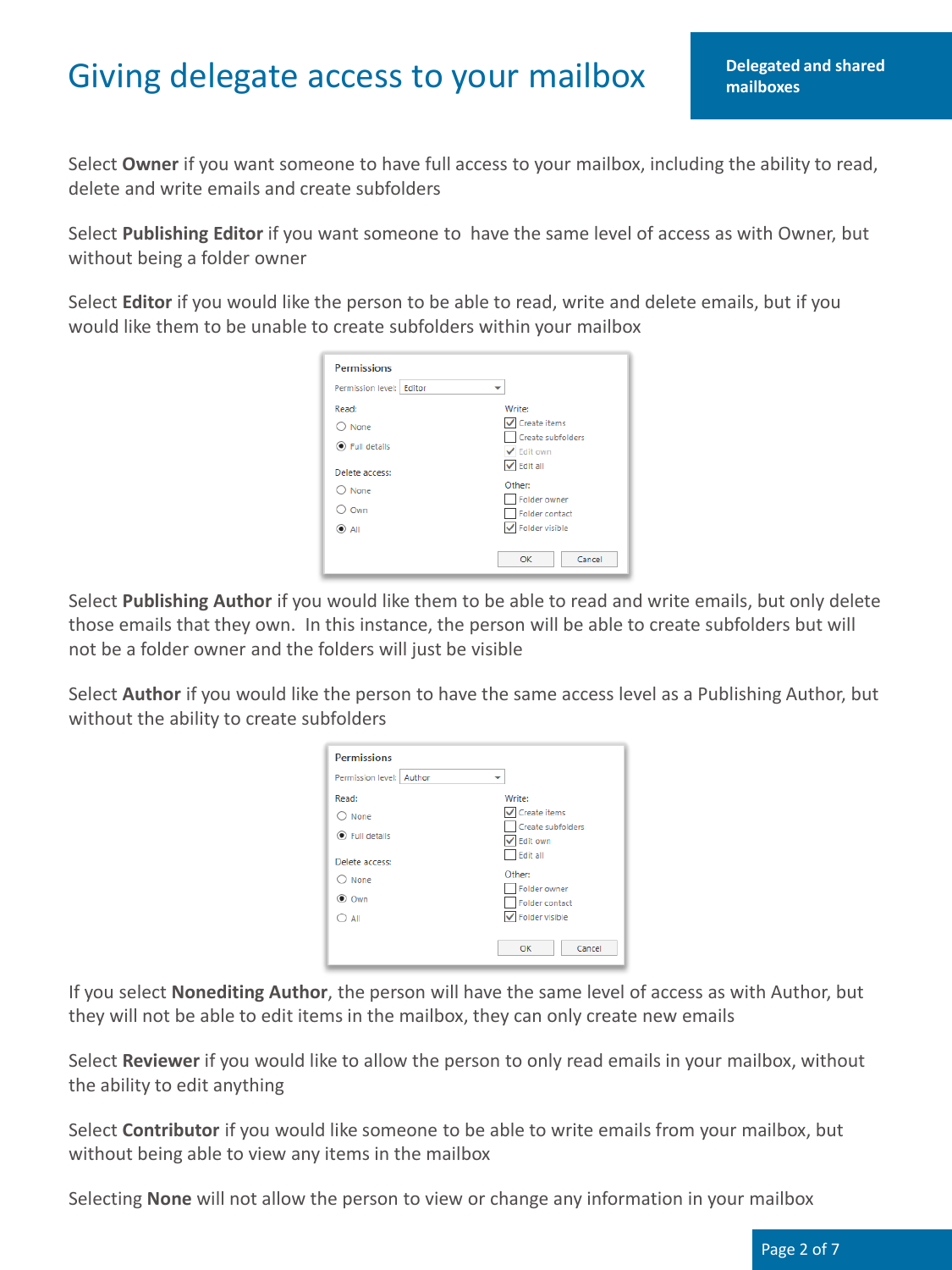## Giving delegate access to your mailbox **Delegated and shared**

**5** When you have finished setting permissions, click **ok at the bottom of the window** window

**You should inform someone when you have given them access to your mailbox, as they will not receive a notification email** 



#### **Handy Hint**

If you would like to give delegate access to specific folders in your mailbox, right click on that folder and follow the same process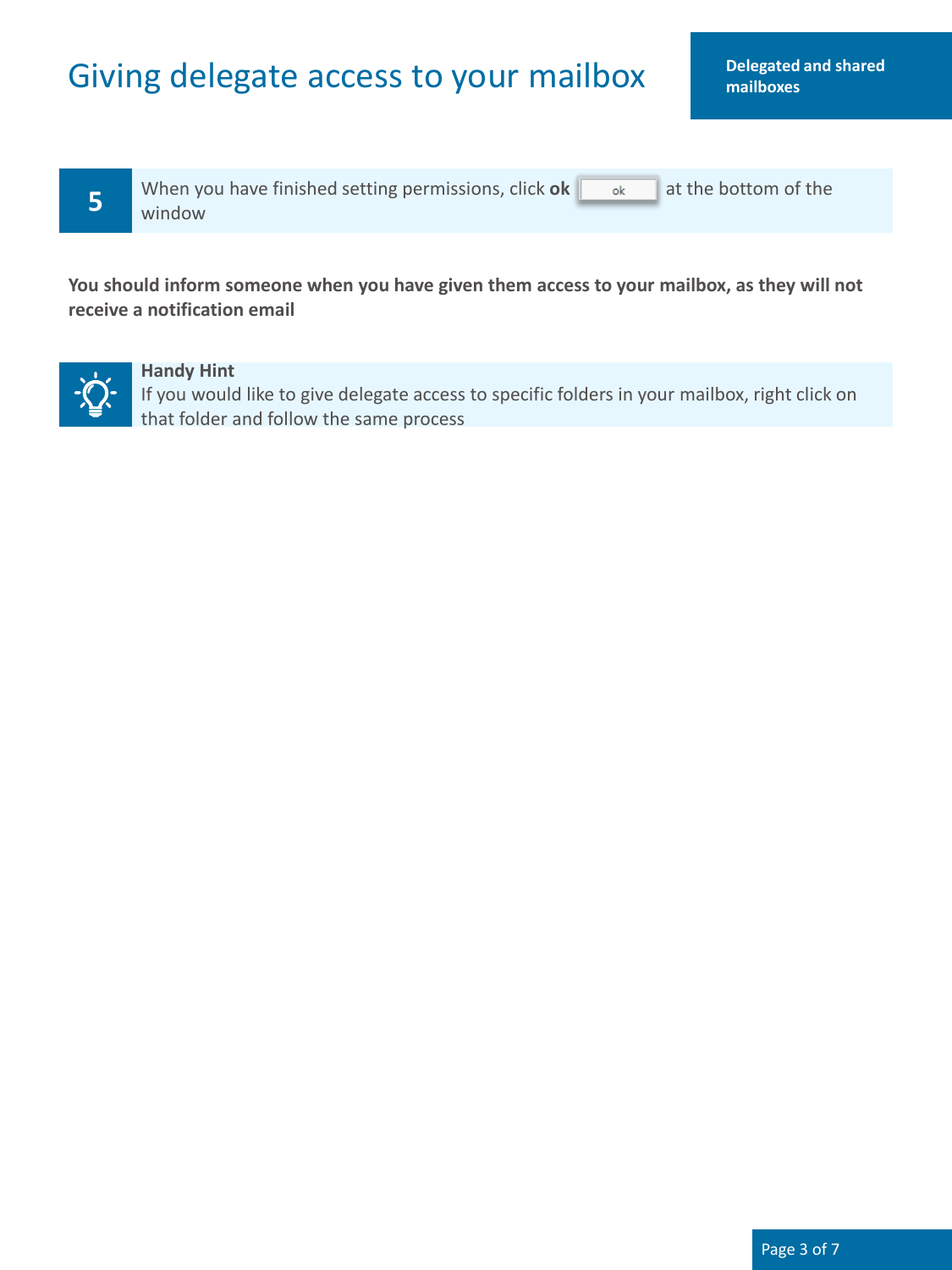# Viewing and removing a delegated **Delegated** and shared mailbox

#### Viewing other mailboxes

**When you view a delegate mailbox that you have been given permissions for, the mailbox will be displayed on the left side of the screen below the list of your own folders** 

**To view someone else's mailbox:** 



**Although the instruction is to add a shared folder, this will actually add all of the folders within the mailbox that have been shared with you** 



**Regardless of whether permission has been granted, the person's name will appear on the left side of the screen. You will only be able to open and view the additional mailbox if you have been given permission** 

**Depending on the level of permission granted, you may also be able to edit the mailbox** 

**If you have been given permissions to send emails from the mailbox, when doing so you will still be listed as the sender on behalf of the person to whom the mailbox belongs** 

**If you have not been given permissions to a folder that you need to access, you should contact the mailbox owner**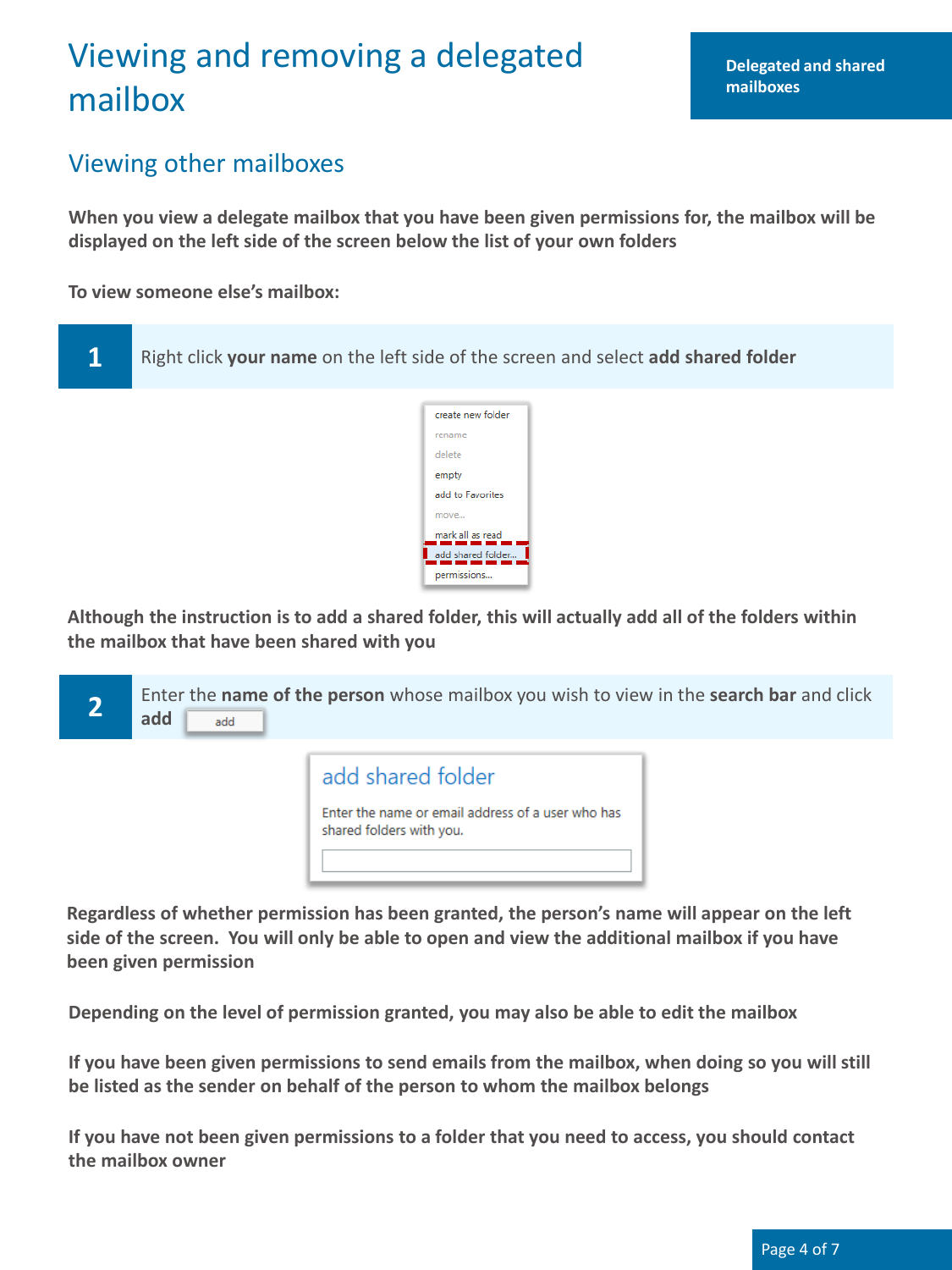## Viewing and removing a delegated **Delegated** and shared mailbox

## Removing mailboxes

**To remove a mailbox from your Mail screen:** 

**1 Right click the mailbox on the left side of the screen and click**<br>**1 Example 2 charged folder remove shared folder** 

#### Removing permissions to your mailbox

**To remove delegated permissions to your mailbox or any folders that you have shared:** 

|                         | Right click on the relevant mailbox or folder name and select<br>permissions                   | move down in list<br>remove from Favorites |
|-------------------------|------------------------------------------------------------------------------------------------|--------------------------------------------|
|                         |                                                                                                | empty                                      |
|                         | Select the mailbox or person you would like to remove and click the<br>bin icon $\overline{m}$ | mark all as read<br>permissions            |
|                         |                                                                                                |                                            |
| $\overline{\mathbf{3}}$ | When you have removed the permissions, click ok<br>ok<br>window                                | at the bottom of the                       |

**Your mailbox name will still appear on the left side of the person's Mail screen until they choose to remove it however they will not be able to access it** 

**mailboxes** 

 $\triangleright$  Shared Mailbox

remove shared folder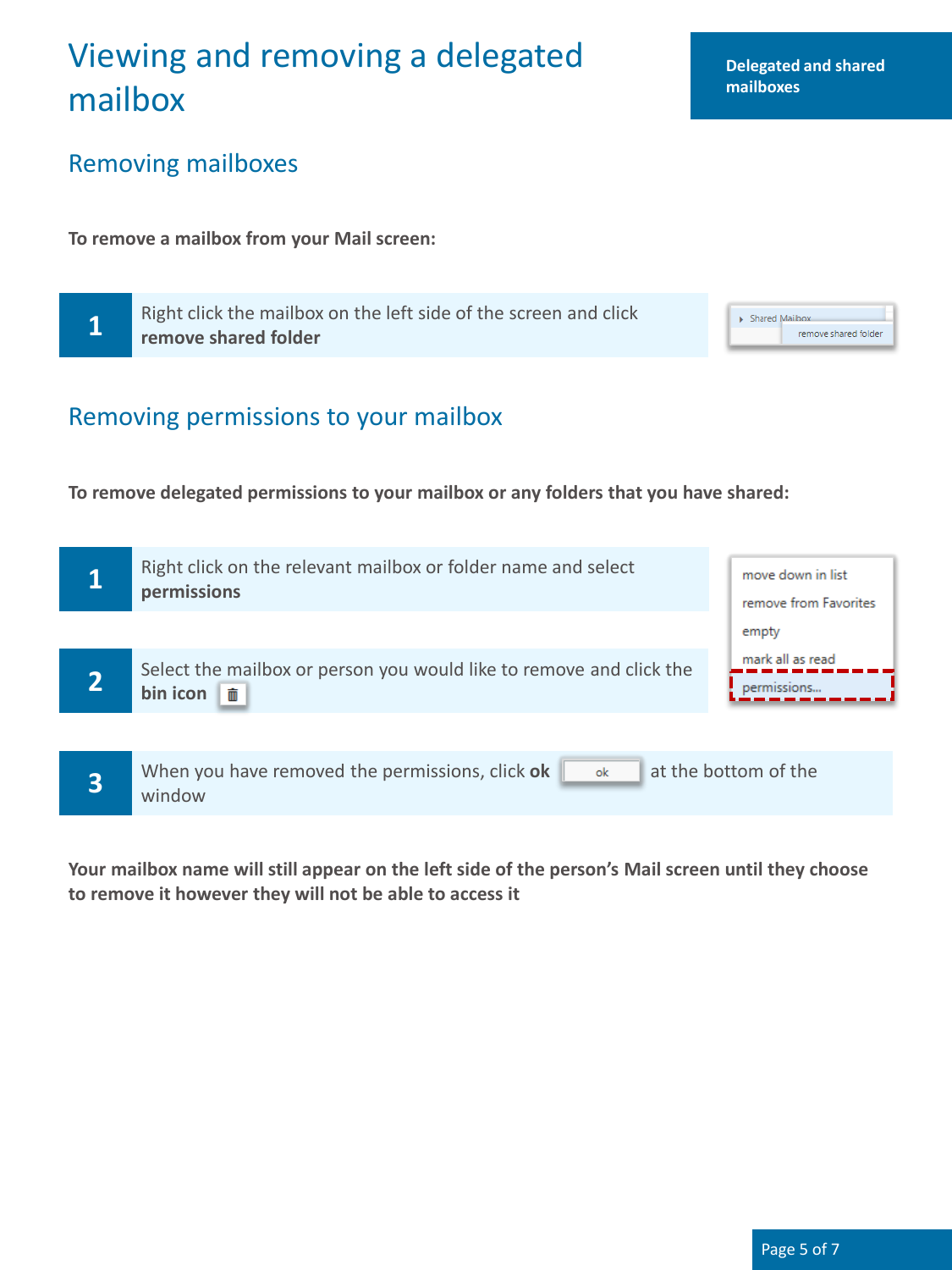## **Managing a shared mailbox mailbox mailbox mailboxes**

## Opening shared mailboxes

**A shared mailbox, sometimes referred to as a generic mailbox, is a separate mailbox to your own that is used by multiple people. For example a district nursing team may have a shared mailbox for incoming referrals that the entire team has access to so anyone on duty can read or action the email. All shared mailboxes must have a nominated owner who is accountable for the mailbox and has the ability to delegate access to others** 

**When you open a shared mailbox, it will appear in a new tab in your internet browser, meaning you will be able to access your own mailbox at the same time** 

**To create a shared mailbox you should contact your Local Organisation Administrator** 

**To open a shared mailbox:** 



**You may need to search the Directory if the shared mailbox details do not automatically appear in the search window** 



**When the mailbox opens in another tab in your internet browser, the original tab with your mailbox open will also stay open** 

**You need to be added to the group of users for any shared mailbox or calendar before you can access and use it** 

**When you sign out of you own mailbox, you will automatically be signed out of any shared mailboxes as well**